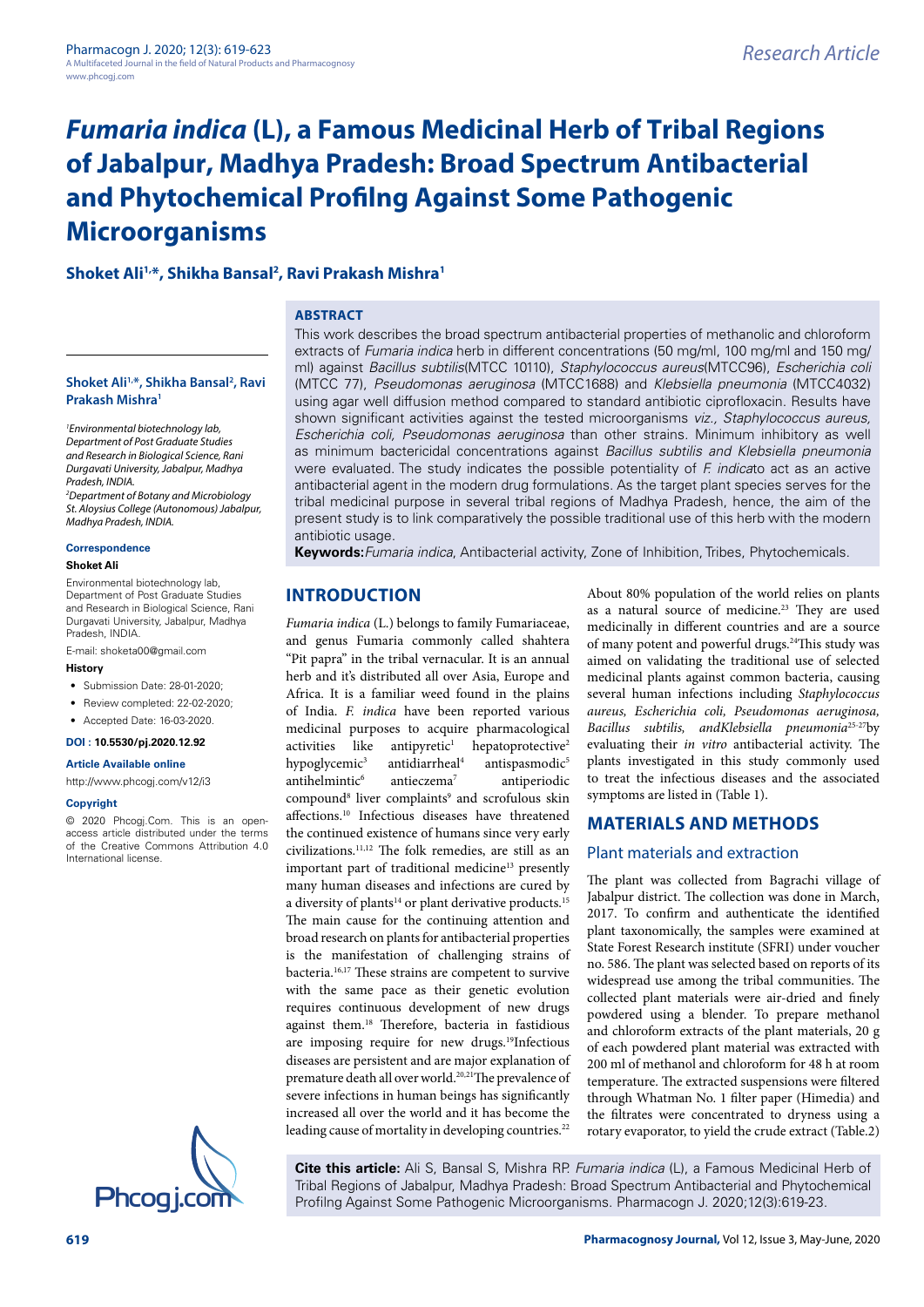| Table 1: Medicinal plant tested for their antibacterial activity in the study. |               |                          |                |            |             |                                                                                                                                                        |  |
|--------------------------------------------------------------------------------|---------------|--------------------------|----------------|------------|-------------|--------------------------------------------------------------------------------------------------------------------------------------------------------|--|
| <b>Scientific name</b>                                                         | <b>Family</b> | <b>Voucher</b><br>number | Common<br>name | Local name | Parts used  | <b>Traditional use</b>                                                                                                                                 |  |
| Fumaria indica (L)                                                             | fumariaceae   | 586                      | shahtera       | pitpapra   | Whole plant | digestion, chronic dysentery,<br>diarrhea.<br>Intoxication, fever, inflammations,<br>liver complaints, skin infection,<br>vomiting and antihelminthic, |  |

#### **Table 2: Yield percentage of methanol, chloroform and aqueous extract of** *Fumaria indica***.**

| Plant          | Solvent used | Weight of powderedsample (g) | Weight of Extract (g) | <b>Extract yield (%)</b> |
|----------------|--------------|------------------------------|-----------------------|--------------------------|
| Fumaria indica | Methanol     | 20                           | 1.57                  | 7.85%                    |
| Fumaria indica | Chloroform   | 20                           | 1.98                  | 9.9%                     |
| Fumaria indica | Aqueous      | 20                           | 2.32                  | 11.6%                    |

and then stored at −20 °C until further use. For the antibacterial activity assays, the extracts were dissolved in dimethyl sulfoxide (DMSO) at a concentration of 50,100 and 150 mg/ml and stored at 4 °C as stock solutions<sup>28</sup>

|                           | Dry weight of extract        |  |  |  |  |
|---------------------------|------------------------------|--|--|--|--|
| Percentage Yield $(\%) =$ | Dry weight of plant material |  |  |  |  |

## Procurement and maintenance of microbial culture

Five species of bacteria *viz., Escherichia coli* (MTCC 77), *Bacillus subtilis* (MTCC 10110) *Staphylococcus aureus* (MTCC 96) *Pseudomonas aeruginosa* (MTCC 1688) and *Klebsiella pneumonia* (MTCC 4032) were obtained from the Microbial Type Culture Collection (MTCC) Institute of Microbial Technology, The bacterial procured cultures were sub-cultured in nutrient agar medium composition of (beef extract - 3 g, NaCl - 5 g, peptone - 5 g, agar - 15 g, distilled water - 1000 ml) andincubated at 37°C. All the selected test strains were maintained and were sub-cultured after 20 days. The stock cultures of bacteria were maintained on nutrient agar slant at 4°C respectively.

#### Determination of [antibacterial activity](http://www.scialert.net/asci/result.php?searchin=Keywords&cat=&ascicat=ALL&Submit=Search&keyword=antibacterial+activity)

Antibacterial activity was determined using well diffusion method.<sup>29</sup> Petri plates were prepared with 20 ml of sterile Muller Hinton agar media (HiMedia). Wells (6 mm diameter) were punched in the Muller Hinton agar and filled with plant extracts. The test cultures were swabbed on the top of the solidified media and allowed to dry for 10 min for compound diffusion. The tests were conducted at three different concentrations 50mg/ml, 100mg/ml and 150mg/ml of the crude extracts. Ciprofloxacin (25µl) was used as positive control. The plates were incubated for 18-24 hours at  $37\pm1^{\circ}$ C. Zone of inhibition was recorded in millimeters using transparent (HiMedia) antibiotic zone scale and the experiment was repeated by triplicates.

#### Phytochemical screening

The Preliminary qualitative phytochemical screening of *Funmaria indica* extracts was carried out by the standard methods.<sup>30,31</sup>

## Test for Steriods (*LibermannBurchard Test*)

1 ml of the crude extract was taken and dissolved in 10 ml of chloroform and an equal volume of concentrated sulphuric acid was added by sides of the test tube. The upper layer turns red and the sulphuric acid layer showed yellow with green fluorescence. These indicate the presence of steroids.<sup>32</sup>

## Test for Terpenoids (*Salkowski test*)

2 ml of crude extract was taken and added to 2 ml of acetic anhydride and absorption of  $\mathrm{H}_2\mathrm{SO}_4$ . Formations of blue, green rings indicate the presence of terpenoids.<sup>33</sup>

## Test for Saponins (*Foam test*)

5 ml of crude extract was mixed with 20 ml of distilled water and then agitated in a graduated cylinder for 15 minutes. The formation of bubbles indicates the presence of saponins.<sup>34</sup>

### Test for Flavonoids(*Alkaline reagent test*)

2 ml of crude extract was treated with a few drops of 1N sodium hydroxide solution and observed the formation of strong yellow color. This yellow color becomes colorless on the addition of dilute hydrochloric acid, indicating the presence of flavonoids.<sup>35</sup>

#### Test for Phenolic Compounds (Ferric chloride test)

Few drops of the extract were treated with 5% aqueous ferric chloride. The formation of deepblue or black color indicates the presence of phenolic compounds.35

## Test for Alkaloids (*Mayer's Test*)

2 ml of crude extract was treated with 2 drops of Mayer's reagent. The presence of white creamy precipitate indicates positive test.<sup>35</sup>

#### Test for glycosides (*Fehling's test*)

An equal volume of Fehling A and Fehling B reagents were mixed together and 2ml of this solution was added to the crude extract and gently boiled. A brick-red precipitate appeared at the bottom of the test tube indicated the presence of reducing sugars.<sup>35</sup>

#### Data analysis

The experiments were performed in triplicate and data were expressed as mean ± standard deviation (SD) .The data obtained was analysed using statistical package for social sciences (SPSS- Version 20).

# **RESULTS**

The preliminary qualitative phytochemical screening of different extract showed maximum number of phytoconstituents along with alkaloids, terpenoids, steroids, flavonoids, phenols (Table 3). The zone of inhibition of methanol and chloroform extracts of *Fumaria indica* on gram positive and negative bacteria at different concentrations, by using agar well diffusion method, was determined to access their antibacterial effect. Both extracts of *Fumaria indica* exhibited sensible antibacterial activity against five tested bacterial strains as compared to the standard antibiotic ciprofloxacin (Table 4). The highest zones of growth inhibition were exhibited by methanol and chloroform extract against all the microorganisms compared to aqueous extract are shown in figure 4.2 (a), (b) and (c). The methanol and chloroform extract produced a highest mean zone diameter of 13.00±1.00 mm, 11.00±1.00 mm and 10.66±0.57 mm at a dose of 150 mg/ml on *Staphylococcus aureus, Escherichia coli and Pseudomonas aeruginosa*. Lowest zone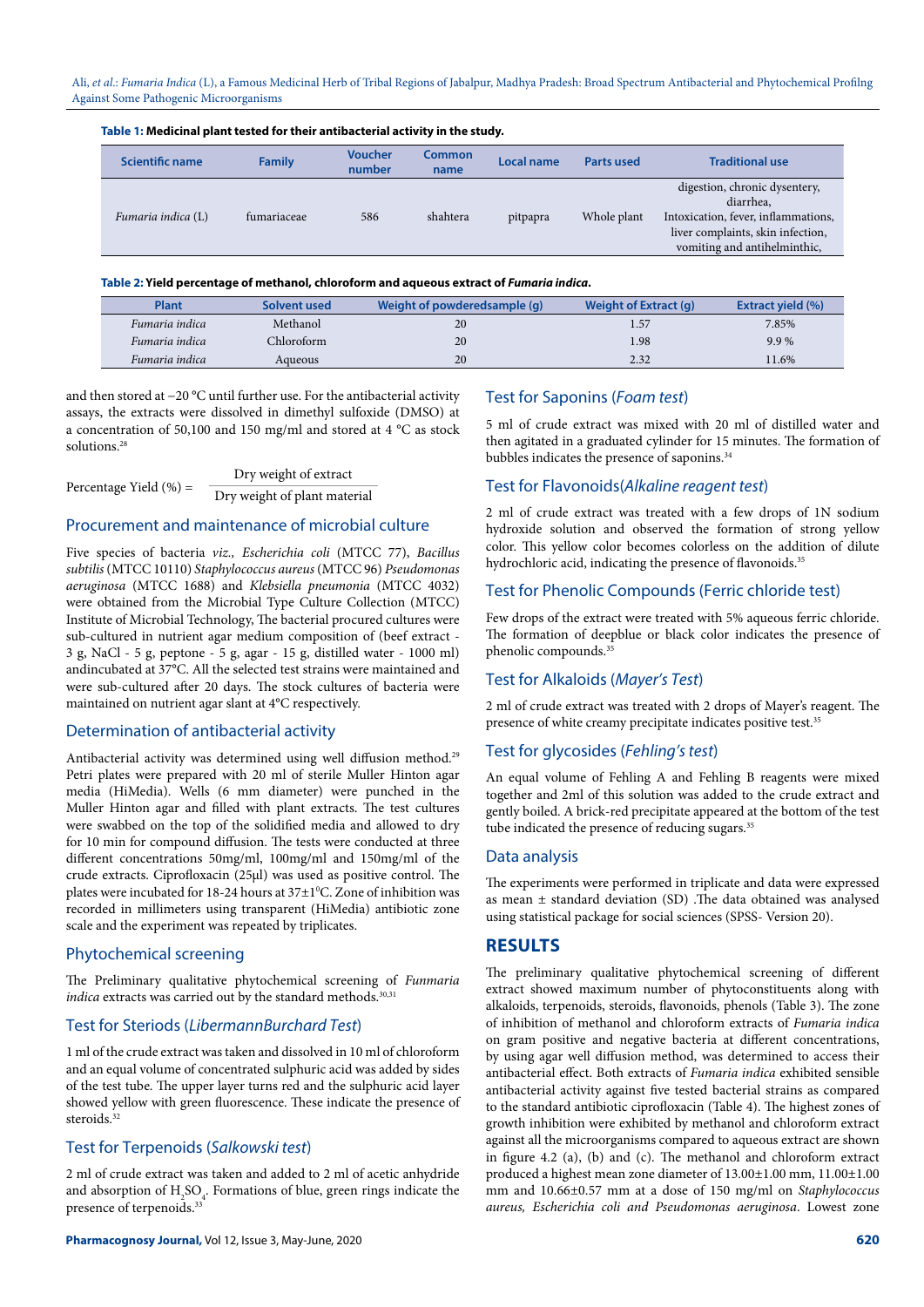#### **Table 3: Preliminary Phytochemical analysis of** *Funmaria indica* **(L).**

| <b>Extract</b> | <b>Alkaloid</b> | <b>Terpenoids</b> | <b>Steroids</b> | <b>Flavanoid</b> | <b>Phenols</b> | <b>Glycosides</b> | <b>Saponin</b>           |
|----------------|-----------------|-------------------|-----------------|------------------|----------------|-------------------|--------------------------|
| Aqueous        |                 | $\,$ $\,$         |                 |                  |                |                   |                          |
| Methanol       |                 |                   |                 |                  |                |                   |                          |
| Chloroform     |                 |                   |                 |                  |                |                   | $\overline{\phantom{0}}$ |

+Presence, -Absent,

#### **Table 4: Inhibition Zone of methanolic and chloroform extract of** *F. indica* **against different bacterial strains.**

| Zone of inhibition in mm |                         |                  |                  |                 |                           |                  |                  |
|--------------------------|-------------------------|------------------|------------------|-----------------|---------------------------|------------------|------------------|
| <b>Bacterial strains</b> | <b>Methanol extract</b> |                  |                  |                 | <b>Chloroform extract</b> |                  |                  |
|                          | 50 <sub>mg/ml</sub>     | $100$ mg/ml      | $150$ mg/ml      | 50mg/ml         | $100$ mg/ml               | $150$ mg/ml      | $25\mu$ g/ml     |
| Staphylococcus aureus    | $8.00 \pm 1.00$         | $12.00 \pm 1.00$ | $13.00 \pm 1.00$ | $6.00 \pm 1.00$ | $7.00 \pm 1.00$           | $10.33 \pm 0.57$ | $25.00 \pm 1.00$ |
| Escherichia coli         | $6.33 + 0.57$           | $9.33 \pm 0.57$  | $10.66 \pm 0.57$ | $1.33 \pm 1.88$ | $4.33 \pm 0.57$           | $7.00 \pm 1.00$  | $24.33 + 0.57$   |
| Pseudomonas aeruginosa   | $5.33 + 0.57$           | $7.00 \pm 1.00$  | $8.00 \pm 1.00$  | $7.00 \pm 1.00$ | $8.00 \pm 1.00$           | $11.00 \pm 1.00$ | $23.33 + 0.57$   |
| Klebsiella pneumonia     | $1.33 + 2.30$           | $5.00 \pm 1.00$  | $6.33 + 1.52$    | $4.66 \pm 0.57$ | $5.66 \pm 0.57$           | $8.00 \pm 1.00$  | $25.00 \pm 1.00$ |
| Bacillus subtilis        | $1.33 + 2.30$           | $4.33 \pm 0.57$  | $5.66 \pm 0.57$  | $0.0 \pm 0.00$  | $0.0 \pm 0.00$            | $0.0 \pm 0.00$   | $25.33 \pm 0.57$ |

Values are expressed as means ± SD.



**Figure 1:** Inhibition Zone of methanolic and chloroform extract of *F. indica* against different bacterial strains**.**



**Figure 2:** Antibacterial activity *Fumaria indica***.**

of growth inhibition was observed on both extracts against *Bacillus subtilis* which gave a zone of inhibition measuring 1.33±2.30 and 0.00± 0.00 respectively at a dose of 50 mg/ml shown in (Table 4). The aqueous extract does not show any zone of inhibition.

# **DISCUSSION**

Several studieshave been confirmed for the extracts of plant species possessed activity with regard to antimicrobial properties<sup>36,37</sup> analysed

that methanolic extracts of *F. indica* was very much active against *Staphylococcus aureus and B. subtilis*38. The study revealed that methanol and chloroform extract of the crude drug was very much effective at *E. coli, S. aureus and P. aeruginosa* and moderately effective at *B. subtilis*  and *Klebsiella pneumonia*. The aqueous extract of the crude drug was moderately effective against all these test bacteria. The result of this work may add to overall value of the medicinal potential of *Funmaria indica*. Further chromatographic studies are required to determine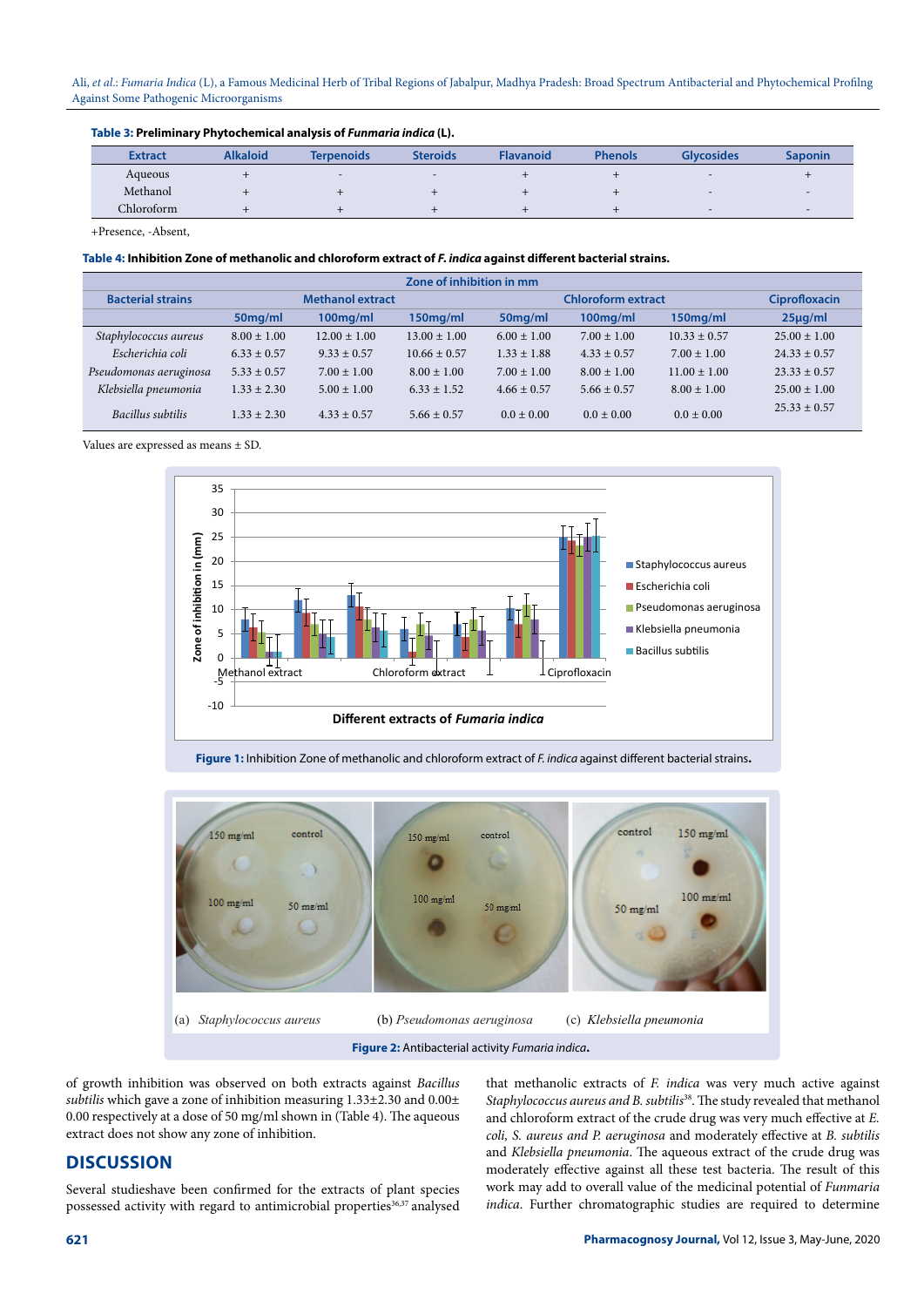the purified bio-active compounds responsible for the antibacterial activities which could serve as useful sources for new anti microbial agents. This experimental activity has confirmed the tribal use of the plant in the treatment of infectious diseases.

## **CONCLUSION**

The results of the present study reveal that the antibacterial activity of traditional medicinal herb *fumaria indica* extracts against all the selected pathogenic bacterial strains is remarkably fascinating. This herb thus justifies its use by tribal to treat various diseases like digestion, diarrohea, fever, inflammations, liver complaints, skin infection and vomiting. This success in the beneficial role of native tribal communities hence strongly stems the fact that this plant bears the capability of possessing most important bio-conjugated constituents that could serve as a source of novel drug design formulation.

# **ACKNOWLEDGEMENT**

Author is grateful to the University Grant Commission, New Delhi for providing (RGNF) Rajeev Gandhi National Fellowship for this study. We are thankful to the Head, Department of Post-Graduate Studies and Research in Biological Science, Rani Durgavati University, Jabalpur for providing laboratory facilities.

# **CONFLICTS OF INTEREST**

No conflicts of interest.

## **ABBREVIATION**

MTCC:Microbial Type Culture Collection, mg: milligram, ml: milliliter, µl:microliter, SD: Standard deviation, NaCl: Sodium chloride, DMSO:Dimethyl sulfoxide.

# **REFERENCES**

- 1. Kharkwal P, Ophiocordyceps sinensis and Pharmaceutical Industry. Res Rev J Pharmacol Toxicol Stud. 2016;4(4):82-7.
- 2. Khattak SG, Gilani SN, Ikram M. Antipyretic studies on some indigenous Pakistani medicinal plants. J Ethnopharmacol. 1985;14:45-51.
- 3. Gilani AH, Janbaz KH, Akhtar MS, Selective protective effect of the extract from *Fumaria parviflora* on paracetamol-induced hepatotoxicity. Gen Pharmacol. 1996;27:979-83.
- 4. Akhtar MS, Khan QM, Khaliq T. Effect of Euphorbia prostrate and Fumaria indica in normoglycemic and alloxan-treated hyperglycemic rabbits. Planta Med. 1984;50:140-2.
- 5. Rehman N, Bashir S, Al-Rehaily AJ, Gilani AH, *et al.* Mechanisms underlying the antidiarrheal, antispasmodic and bronchodilator activities of Fumaria parviflora and involvement of tissue and species specificity. J Ethnopharmacol. 2012;144:128-37.
- 6. Hordgen P, Hertzberg H, Heilmann J, Langhans W, Maurer V, *et al.* The anthelmintic efficacy of five plant products against gastrointestinal trichostrongylids in artificially infected lambs. Veterinary Parasitolgy. infected lambs. Veterinary Parasitolgy. 2003;117:51-60.
- 7. Jowkar F, Jamshidzadeh A, Yazdi AM, Pasalar M, *et al.* The effects of Fumaria Parviflora L extract on chronic hand eczema: a randomized double-blind placebo controlled clinical trial. Iranian Red Crescent Medical Journal. 2011;13(11):824-8.
- Khare CP. Indian herbal remedies: Rational western therapy, ayurvedic and other traditional uses botany. (2nd volume). Germany: Springer- Verlag Berlin Heidelberg; 2004;225-6.
- 9. Naz I, Rius JEP, Saifullah Blok V, Khan MR, Ali S, Ali B, *et al. In vitro* and in planta nematicidal activity of *Fumaria parviflora* (Fumariaceae) against the southern root-knot nematode Meloidogyne incognita. Plant Pathol. 2015;17:289-96.
- 10. Kirtikar KR, Basu BD, In: Indian Medicinal Plants. (Ed.): Basu Lalit Mohan. (3rd Volume). Allahabad. 1985;138. [http://asi.nic.in/asi\\_books/2048.pdf](http://asi.nic.in/asi_books/2048.pdf)
- 11. Rios JL, Recio MC. Medicinal plants and antimicrobial activity. J Ethnopharmacol*.* 2005;100:80-4.
- 12. Shinwari ZK, Qaiser M. Efforts on conservation and sustainable use of medicinal plants of Pakistan. Pak J Bot. 2011;43(SI):5-10.
- 13. Shinwari ZK, Gilani S. Sustainable harvest of medicinal plants at Bulashbar Nullah, Astore (Northern Pakistan). J Ethnophormacology. 2003;84:289-98.
- 14. Mahmood ARN, Malik ZK, Shinwari AM*.* Ethnobotanical survey of plants from Neelum, Azad Jammu & Kashmir, Pakistan. Pak J Bot. 2011;43:105-10.
- 15. Walter C, Shinwari ZK, Afzal I, Malik RN*.* Antibacterial activity in herbal products used in Pakistan. Pak J Bot. 2011;43:155-62.
- 16. Gulfraz M, Sadiq A, Tariq H, Imran M, Qureshi R, Zeenat A, *et al.* Phytochemical analysis and antibacterial activity of Eruca sativa seed. Pak J Bot. 2011;43(2):1351-9.
- 17. Shinwari ZK, Gilani SA, Khan AL. Biodiversity loss, emerging infectious diseases and impact on human and crops. Pak J Bot. 2012;44(SI):137-42.
- 18. Fazal H, Ahmad N, Abbasi BH, Abbass N*.* Selected medicinal plants used in herbal industries; their toxicity against pathogenic microorganisms. Pak J Bot. 2012;44(3):1103-9.
- 19. Zachariah SM, Muthumani P. Ramaseshu K. Phytochemsitry and antimicrobial screening of stem bark of Murraya koenigii (Linn) Spreng. The Int J Pharm. 2009;6(2):12-5.
- 20. Parekh J, Chanda SV. *In vitro* antimicrobial activity and phytochemical analysis of some Indian medicinal plants. Turk J Biol. 2007;3:53-8.
- 21. Shinwari ZK, Khan I, Naz S, Hussain A. Assessment of antibacterial activity of three plants used in Pakistan to cure respiratory diseases. African Journal of Biotechnology. 2009;8(24):7082-6.
- 22. Al-Bari MA, Sayeed MA, Rahman MS, Mossadik MA. Characterization and antimicrobial activities of a phenolic acid derivative produced by Streptomyces bangladeshiensis a novel species collected in Bangladesh. Res J Med Sci. 2006;1:77-81.
- 23. Swarbrick J, Boylan JC. Plants as drugs. Encylopedia of Pharmaceutical Technology. New York: Marcel Dekker Inc. 2002;2(3):2214-6.
- 24. Srivastava J, Lambert J, Vietmeyer N. Medicinal plants: An expanding role in development. World Bank Technical Paper. 1996; 320 pp. [http://documents.](http://documents) *Worldbank*.org/curated/en/ 293821468766828964/ *Medicinal*-*plants.*
- 25. Tekwu EM, Pieme AC, Beng VP. Investigations of antimicrobial activity of some Cameroonian medicinal plant extracts against bacteria and yeast with gastrointestinal relevance. J Ethnopharmacol. 2012;142:265-73.
- 26. Khan UA, Rahman H, Niaz Z, Qasim M, Khan J, Tayyaba, *et al.* Antibacterial activity of some medicinal plants against selected human pathogenic bacteria. Eur J Microbiol Immunol. 2013;3:272-4.
- 27. Pushparaj A, Raubbin RS, Balasankar T. Antibacterial activity of Kappaphycus alvarezii and Ulva lactuca extracts against human pathogenic bacteria. Int J Curr Microbiol App Sci. 2014;3:432-6.
- 28. Vu TT, Kim H, Tran VK, Dang QL, Nguyen HT, Kim H, *et al. In vitro* antibacterial activity of selected medicinal plants traditionally used in Vietnam against human pathogenic bacteria. BMC Complementary and Alternative Medicine. 2016;16:32.
- 29. Perez C, Paul M, Bazerque P. An Antibiotic assay by agar well diffusion method. Acta Biologiae et Medicine Experimentaalis. 1990;15:113-5.
- 30. Raman N, phytochemical technique. New Indian Publishing agencies. New Delhi 2006; p19.
- 31. Harborne JB, Phytochemical Methods*.* New Delhi: Springer (India) Pvt Ltd 2005; p-17.
- 32. Gibbs RD. Chemotaxonomy of Flowering Plants. Vol.1, McGill Queen's University Press. 1974;6(5):445-9.
- 33. Ayoola, GA, Coker HAB, Adesegun SA, Adepoju-Bello AA, Obaweya K, Ezennia EC, *et al.* Phytochemical screening and antioxidant activities of some selected medicinal plants used for malaria therapy in South Western Nigeria. Trop J Pharm Res. 2008;7:1019-24.
- 34. Kumar AR, Ilavarasn T, Jayachandran M, Decaraman P, Aravindhan N, Padmanaban Krishnan MRV, *et al.* Phytochemical investigation on a tropical plant. Pak J Nutri. 2009;8:83-5.
- 35. Shah P, Modi HA, Shukla MD, Lahiri SK, Preliminary Phytochemical Analysis and Antibacterial Activity of *Ganoderma lucidum* collected from Dang District of Gujarat, India. Int J Curr Microbiol App Sci. 2014;3(3):246-55.
- 36. Toor Y, Nawaz K, Hussain K. Antibacterial Activity of *Fumaria Indica* (Hausskn.) Pugsley against Selected Bacterial Strains. Pak J Bot. 2015;47(5):2031-5.
- 37. Khan A, Tak H, Nazir R, Lone BA, Parry JA. *In Vitro* Anthelmintic and Antimicrobial Activities Of Methanolic Extracts of *Fumaria indica* Clin Microbial. 2014;3:5.
- Shinwari ZK, Malik S, Karim AM, Faisal R, Qaiser M. Biological Activities of Commonly Used Medicinal Plants From Ghazi Brotha, Attock District. Pak J Bot. 2015;47(1):113-20.